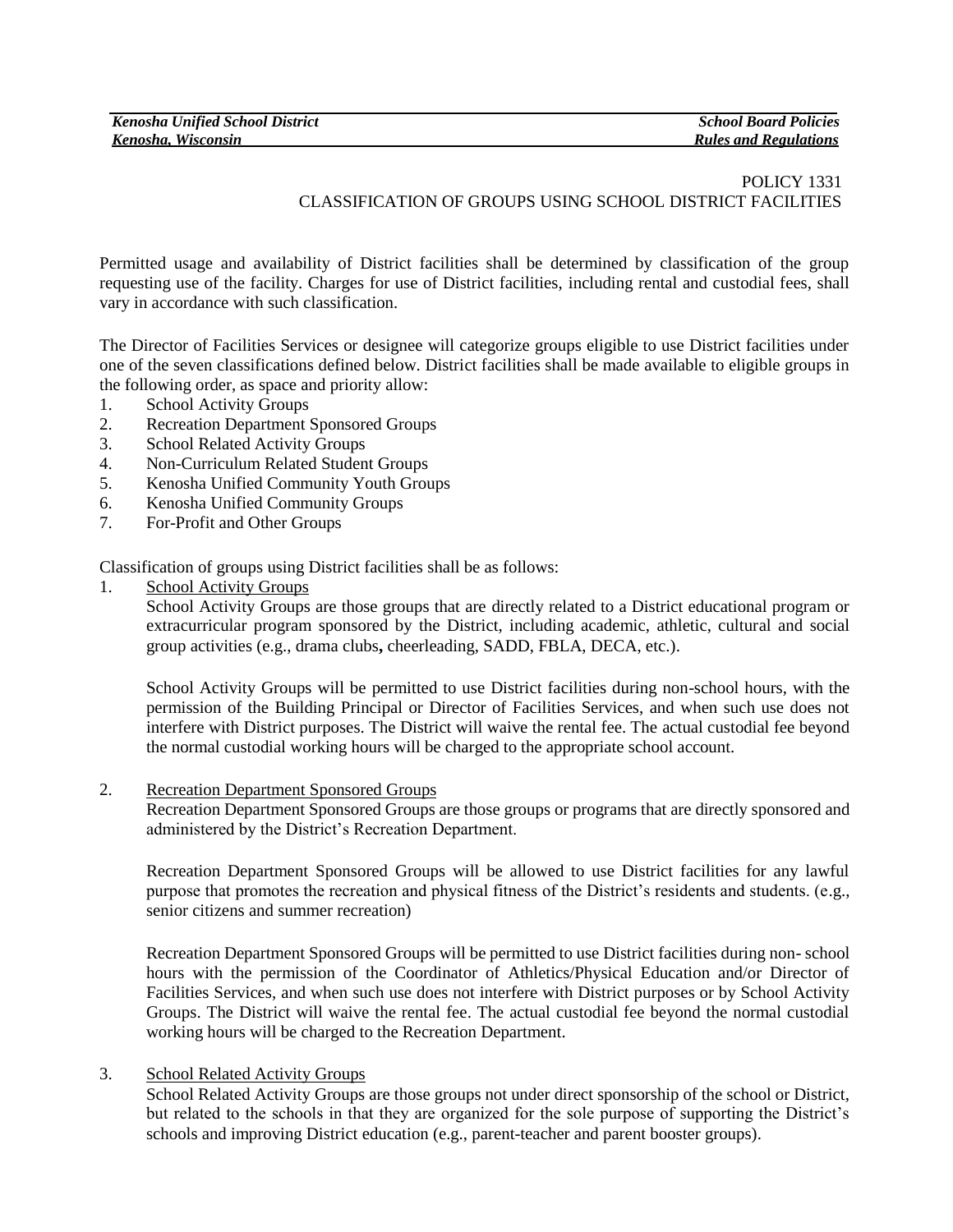| <b>Kenosha Unified School District</b> | <b>School Board Policies</b> |
|----------------------------------------|------------------------------|
| Kenosha, Wisconsin                     | <b>Rules and Regulations</b> |

# POLICY 1331 CLASSIFICATION OF GROUPS USING SCHOOL DISTRICT FACILITIES Page 2

School Related Activity Groups will be permitted to use District facilities during non-school hours with the permission of the Building Principal and/or Director of Facilities Services, and when such use does not interfere with District purposes, or use by School Activity Groups or Recreation Department Sponsored Groups. The District will waive the rental fee. The actual custodial cost beyond the regular custodial working hours will be charged to the School Related Activity Group.

- 4. Non-Curriculum Related Student Groups
	- Non-Curriculum Related Student Groups have the following characteristics:
	- a. The group is comprised of District students.
	- b. The subject matter of the group is not actually taught, or will not soon be taught, as a regularly offered course of the school.
	- c. The subject matter of the group does not concern the body of courses as a whole.
	- d. Participation in the group is not required for a particular course.
	- e. Participation in the group does not result in academic credit.
	- f. Group meetings are not directed, controlled, conducted or regularly attended by non-school persons.

Non-Curriculum Related Student Groups will be given equal access and priority to District facilities. The District will not deny equal access or a fair opportunity to, or discriminate against, any Non-Curriculum-Related Student Group who wishes to conduct a meeting on the basis of the religious, political, philosophical, or other content of the speech at such meetings.

Non-Curriculum Related Student Groups may not be sponsored by the school, the District, or their agents or employees. Meetings of Non-Curriculum Related Student Groups must be student-initiated and voluntary.

Non-Curriculum Related Student Groups will be permitted to use District facilities for any purpose that does not materially and substantially interfere with the orderly conduct of educational activities within the school. The District retains the right to deny access to District facilities to maintain order and discipline on school premises, to protect the wellbeing of District students and faculty, and to assure that attendance of students at meetings is voluntary.

Non-Curriculum Related Student Groups will be permitted to use District facilities during non-school hours with the permission of the Building Principal and/or Director of Facilities Services, and when such use does not interfere with District purposes, or by School Activity Groups, Recreation Department Sponsored Groups or School Related Activity Groups. The District will waive the rental fee. The actual custodial cost beyond the normal custodial working hours will be charged to the Non-Curriculum Related Student Groups

#### 5. Kenosha Unified Community Youth Groups

A Kenosha Unified Community Youth Group is a non-profit group or organization whose primary purpose is to serve children and youth of the Kenosha Unified School District (e.g., Scouts and youth sports). The focus of the use of District facilities must be to provide a program that actively involves young people who reside within the boundaries of the District.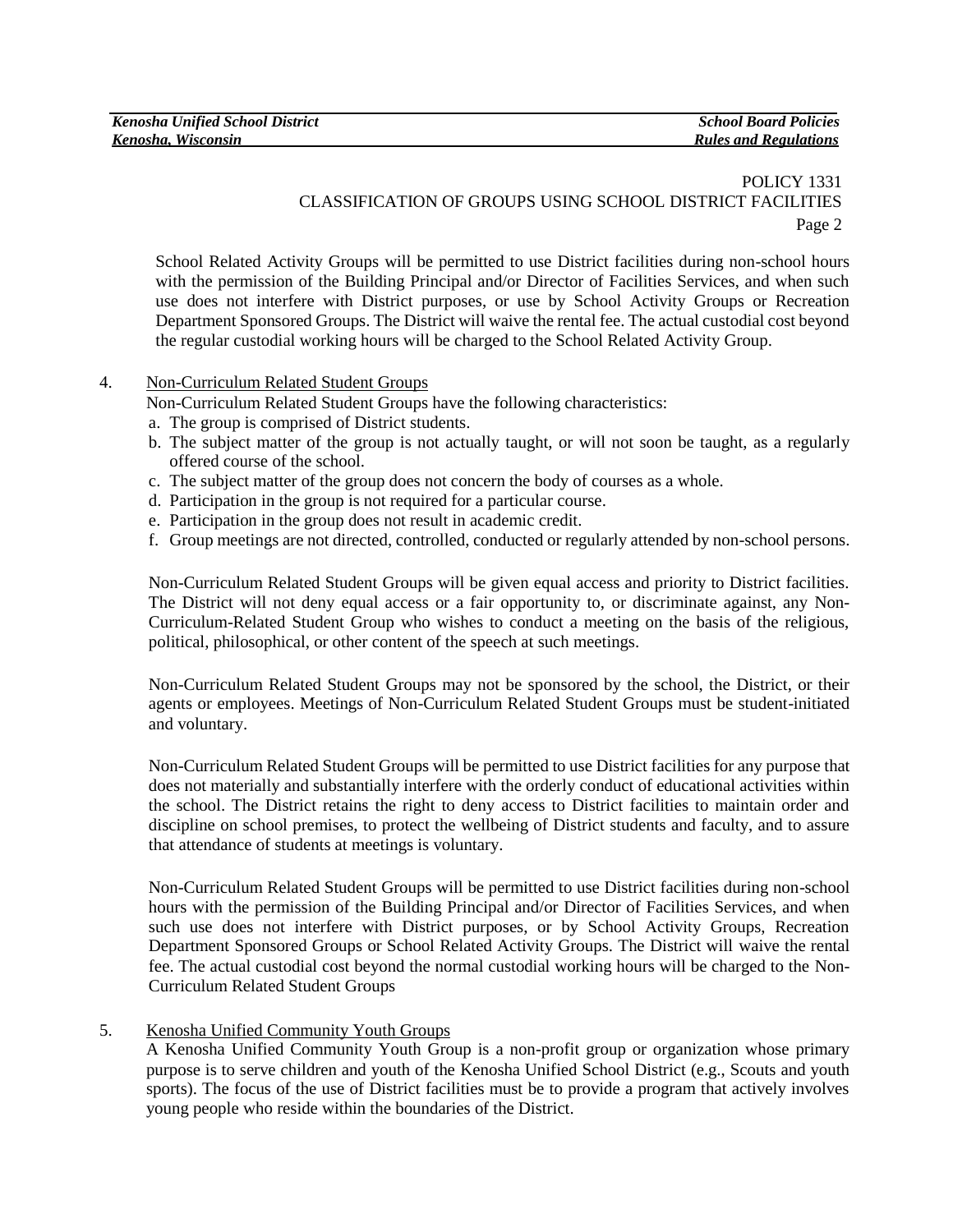# POLICY 1331 CLASSIFICATION OF GROUPS USING SCHOOL DISTRICT FACILITIES Page 3

The Kenosha Unified Community Youth Groups will be permitted to use District facilities during non-school hours with the permission of the Building Principal and/or Director of Facilities Services, and when such use does not interfere with District purposes, or by School Activity Groups, Recreation Department Sponsored Groups, School Related Activity Groups or Non-Curriculum Related Student Groups. Rental fees may or may not be waived based on the nature of the organization:

- Groups where organizers, coaches, leaders, or other individuals associated with the group are not compensated for their volunteer work will have fees waived by the District. This includes, but is not limited to, Scouts and recreational sports programs, such as the Boys & Girls Club recreational teams.
- Groups where organizers, coaches, leaders, or other individuals associated with the group are compensated in some financial manner for their services, will be charged the partial rental fee rate. This includes, but is not limited to, club sports teams and travel teams.

The actual custodial fee beyond the normal custodial working hours will be charged to the Kenosha Unified Community Youth Groups.

## 6. Kenosha Unified Community Groups

Kenosha Unified Community Groups are nonprofit groups that intend to use District facilities for a lawful non-school purpose primarily for adults.

To qualify as a Kenosha Unified Community Group, at least 51% of the owners or members of the group or at least 51% of its attendees during use of District facilities must be residents of Kenosha Unified attendance area. Certified lists of members, owners, or attendees, with addresses, may be requested when applying for use of District facilities.

Kenosha Unified Community Groups may use District facilities during non-school hours with the permission of the Building Principal and/or Director of Facilities Services and when such use does not interfere with District purposes or by School Activity Groups, Recreation Department Sponsored Groups, School Related Activity Groups, Non-Curriculum Related Student Groups or Kenosha Unified Community Youth Groups.

Kenosha Unified Community Groups will be charged rent for the use of facilities and actual custodial fee beyond the normal custodial working hours.

### 7. For-Profit and Other Groups

For-Profit and Other Groups are groups, organizations or individual(s) that intend to use District facilities for a lawful non-school purpose and do not fall within any of the other classifications stated herein.

To qualify as a For-Profit and Other Group, at least 51% of the owners or members of the group or at least 51% of its attendees during use of District facilities must be residents of Kenosha Unified attendance area. Certified lists of members, owners, or attendees, with addresses, may be requested when applying for use of District facilities.